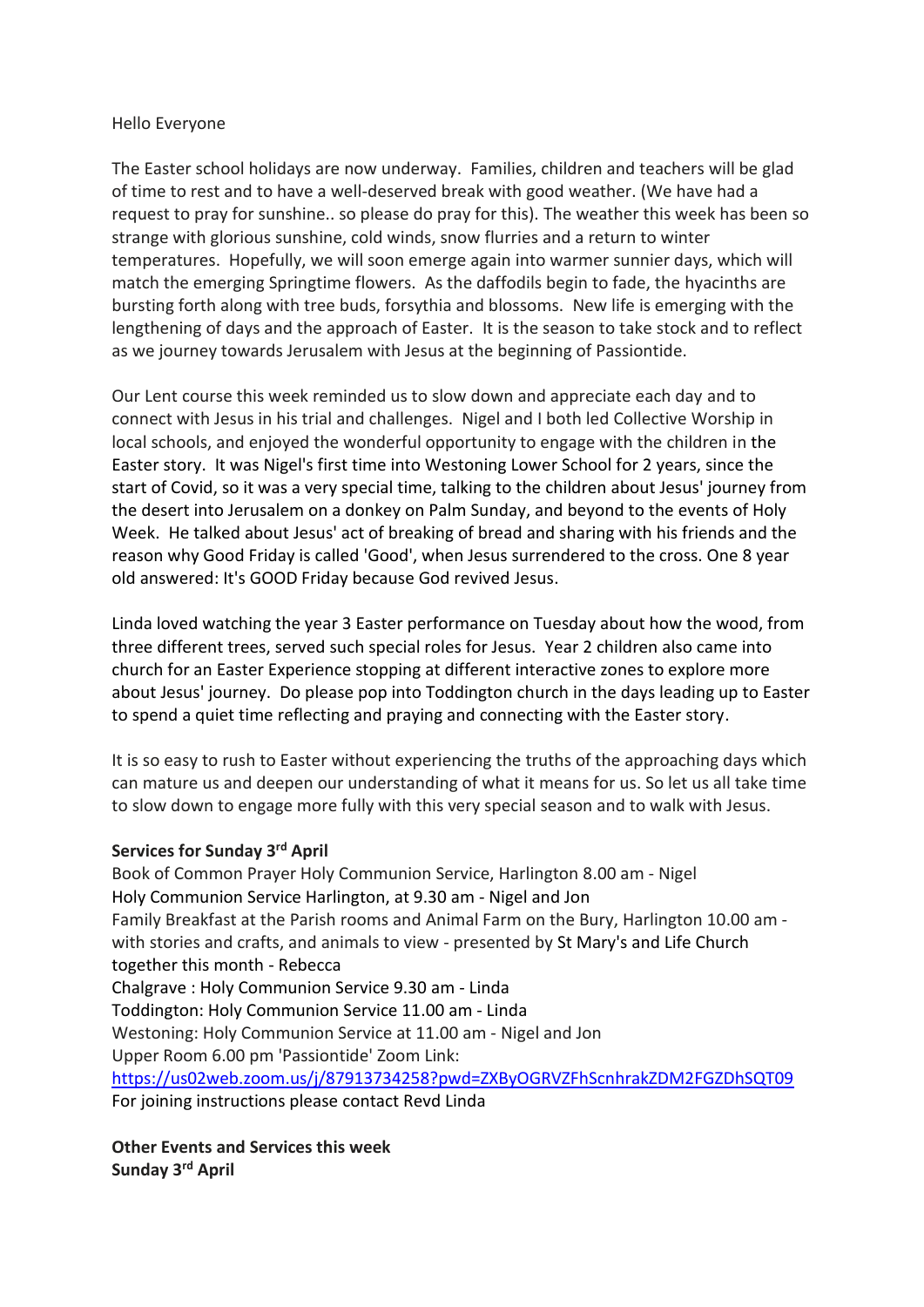Westoning: 3.00 pm Amalfi String Quartet Afternoon Tea at Flitwick Cricket Club (Contact Joyce for info)

# **Monday 4th April**

Morning Prayer: 9.30 am Toddington Church Harlington Lent Course at Mary's at 3.00 pm Harlington PCC, in church, at 7.30 pm

## **Tuesday 5th April**

Westcaf 10.00 am – 12.00 noon at Westoning Village Hall Knitting Group, Wilkinson Hall, Toddington, 10.30 am – 12.00 noon Sewing Bee 1.00 – 3.00 pm at Westoning Village Hall Joy Mann's (of Harlington), Funeral at Luton Crematorium at 2.00 pm - Nigel Youth group (years 4, 5, and 6) Wilkinson Hall, Toddington 5.30 - 7.00 pm

# **Wednesday 6 th April**

Twig Easter Breakfast at Westoning Village Hall, 9.00 - 10.15 am Midweek Service, 10.00 am Harlington Church Lent lunch, Wilkinson Hall, Toddington, 12.00 noon to 1.15 pm, funds for Ukraine Humanitarian Appeal (see poster) Toddington PCC on zoom 7.30 pm tbc 8.00 pm '60 Minutes with God Prayer Time'. Zoom link available from Nigel

# **Thursday 7 th April**

Ploughman's lunches Wilkinson Hall, Toddington 12.00 noon – 2.00 pm (see attached poster) Final session of online Lent Course, 'Unanswered Prayer' via zoom at 7.45pm [https://us02web.zoom.us/j/87550086028?pwd=RlIvKzhydnJUOWdhSXhNZ29YaUh2QT09](https://nam12.safelinks.protection.outlook.com/?url=https%3A%2F%2Fus02web.zoom.us%2Fj%2F87550086028%3Fpwd%3DRlIvKzhydnJUOWdhSXhNZ29YaUh2QT09&data=04%7C01%7C%7C669880b145924c5ca02c08da1419f173%7C84df9e7fe9f640afb435aaaaaaaaaaaa%7C1%7C0%7C637844398949200418%7CUnknown%7CTWFpbGZsb3d8eyJWIjoiMC4wLjAwMDAiLCJQIjoiV2luMzIiLCJBTiI6Ik1haWwiLCJXVCI6Mn0%3D%7C3000&sdata=YIANaa8A%2B%2FV6dCC0%2BoiKd%2Fov0nH7%2BA9j97AEb41cXZo%3D&reserved=0)

### **Friday 8 th April**

Painting for Pleasure group Wilkinson Hall, 10.30 am to 12.00 noon Toddington Friday Fellowship at Westoning Village Hall 2.00 – 4.00 pm

## **Saturday 9 th April**

Men's Breakfast at The Chequers in Westoning with speaker Archdeacon Dave Middlebrook. Contact Phil Steer to reserve a place (01525) 862357.

#### **Advance Notice: Palm Sunday Services:**

Messy Church Palm Sunday Breakfast 9.15 - 10.30 am(ish), Wilkinson Hall, Toddington. The new monthly Messy Church Breakfast where breakfast will be provided and there will be Craft and Story too.

The Bishop of Bedford will be leading the services at Tingrith and Westoning on Palm Sunday, 10th April. There will be a pony in the churchyard at Westoning between 10.30 and 11.15am.